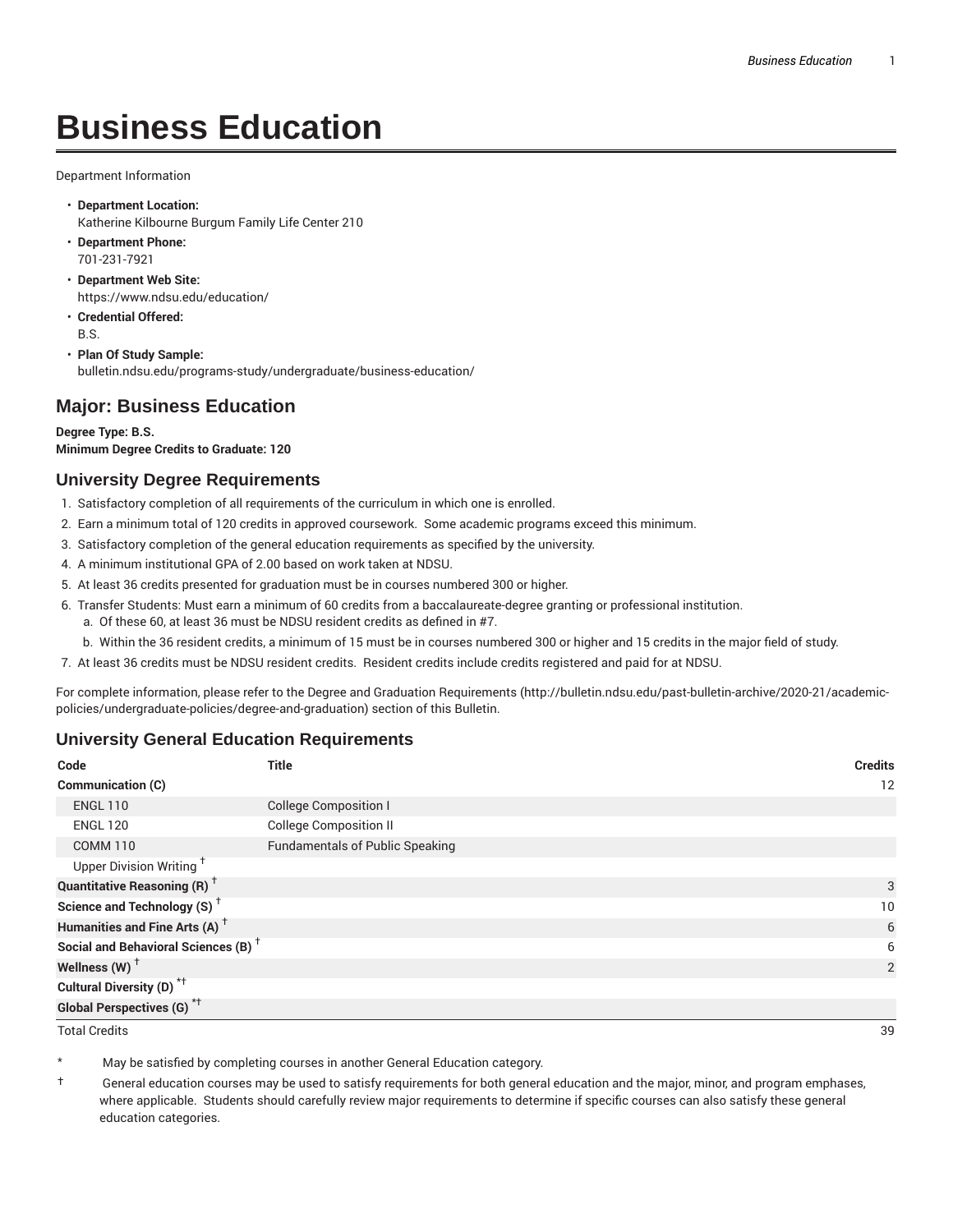• A list of university approved general education courses and administrative policies are available here (http://bulletin.ndsu.edu/past-bulletinarchive/2020-21/academic-policies/undergraduate-policies/general-education/#genedcoursestext).

## **Major Requirements**

| Code                                                                | <b>Title</b>                                                                 | <b>Credits</b> |  |
|---------------------------------------------------------------------|------------------------------------------------------------------------------|----------------|--|
| ACCT 102                                                            | <b>Fundamentals of Accounting</b>                                            | 3              |  |
| ACCT 200                                                            | <b>Elements of Accounting I</b>                                              | 3              |  |
| <b>BUSN 340</b>                                                     | <b>International Business</b>                                                | 3              |  |
| <b>BUSN 430</b>                                                     | Legal and Social Environment of Business                                     | 3              |  |
| <b>CSCI 114</b>                                                     | Microcomputer Packages (May satisfy general education category S)            | 3              |  |
| or MIS 116                                                          | <b>Business Use of Computers</b>                                             |                |  |
| <b>CSCI 122</b>                                                     | Visual BASIC (May satisfy general education category R)                      | 3              |  |
| <b>CSCI 213</b>                                                     | Modern Software Development                                                  | 3              |  |
| <b>CSCI 227</b>                                                     | <b>Computing Fundamentals I</b>                                              | 3              |  |
| <b>CSCI 228</b>                                                     | <b>Computing Fundamentals II</b>                                             | 3              |  |
| <b>CSCI 366</b>                                                     | Database Systems                                                             | 3              |  |
| <b>COMM 260</b>                                                     | Introduction to Web Design                                                   | 3              |  |
| <b>COMM 261</b>                                                     | Introduction to Web Development                                              | 3              |  |
| <b>COMM 308</b>                                                     | <b>Business and Professional Speaking</b>                                    | 3              |  |
| <b>ECON 105</b>                                                     | Elements of Economics (May satisfy general education category B & G)         | 3              |  |
| <b>ENGL 320</b>                                                     | Business and Professional Writing (May satisfy general education category C) | 3              |  |
| <b>H&amp;CE 232</b>                                                 | Philosophy and Policy                                                        | 3              |  |
| <b>MRKT 320</b>                                                     | <b>Foundations of Marketing</b>                                              | 3              |  |
| <b>MGMT 320</b>                                                     | <b>Foundations of Management</b>                                             | 3              |  |
| <b>MGMT 470</b>                                                     | Entrepreneurship/Small Business Management                                   | 3              |  |
| Elective Business Administration Minor - choose one course from:    |                                                                              | 3              |  |
| <b>MRKT 410</b>                                                     | <b>Consumer Behavior</b>                                                     |                |  |
| <b>MRKT 420</b>                                                     | Advertising and Integrated Marketing Communication                           |                |  |
| <b>MRKT 465</b>                                                     | Digital Marketing                                                            |                |  |
| <b>MGMT 330</b>                                                     | Foundations of Organizational Behavior                                       |                |  |
| <b>MGMT 430</b>                                                     | Leadership in Organizations                                                  |                |  |
| <b>MGMT 451</b>                                                     | Negotiation and Alternative Dispute Resolution                               |                |  |
| <b>MGMT 453</b>                                                     | Understanding and Managing Diversity in Organizations                        |                |  |
| <b>MGMT 472</b>                                                     | <b>Managing Family Enterprises</b>                                           |                |  |
| Additional 300-400 Business Elective - choose one course from:<br>3 |                                                                              |                |  |
| <b>MRKT 410</b>                                                     | <b>Consumer Behavior</b>                                                     |                |  |
| <b>MRKT 420</b>                                                     | Advertising and Integrated Marketing Communication                           |                |  |
| <b>MRKT 465</b>                                                     | Digital Marketing                                                            |                |  |
| <b>MGMT 330</b>                                                     | Foundations of Organizational Behavior                                       |                |  |
| <b>MGMT 430</b>                                                     | Leadership in Organizations                                                  |                |  |
| <b>MGMT 451</b>                                                     | Negotiation and Alternative Dispute Resolution                               |                |  |
| <b>MGMT 453</b>                                                     | Understanding and Managing Diversity in Organizations                        |                |  |
| <b>MGMT 472</b>                                                     | <b>Managing Family Enterprises</b>                                           |                |  |
| <b>Teaching Specialty Requirements</b>                              |                                                                              |                |  |
| <b>EDUC 321</b>                                                     | Introduction to Teaching                                                     | 3              |  |
| <b>EDUC 322</b>                                                     | <b>Educational Psychology</b>                                                | 3              |  |
| <b>EDUC 451</b>                                                     | Instructional Planning, Methods and Assessment                               | 3              |  |
| <b>EDUC 481</b>                                                     | Classroom Practice Methods of Teaching I:                                    | 3              |  |
| <b>EDUC 485</b>                                                     | <b>Student Teaching Seminar</b>                                              | 1.             |  |
| <b>EDUC 486</b>                                                     | <b>Classroom Management for Diverse Learners</b>                             | 3              |  |
| <b>EDUC 487</b>                                                     | <b>Student Teaching</b>                                                      | 9              |  |
| <b>EDUC 488</b>                                                     | <b>Applied Student Teaching</b>                                              | 3              |  |